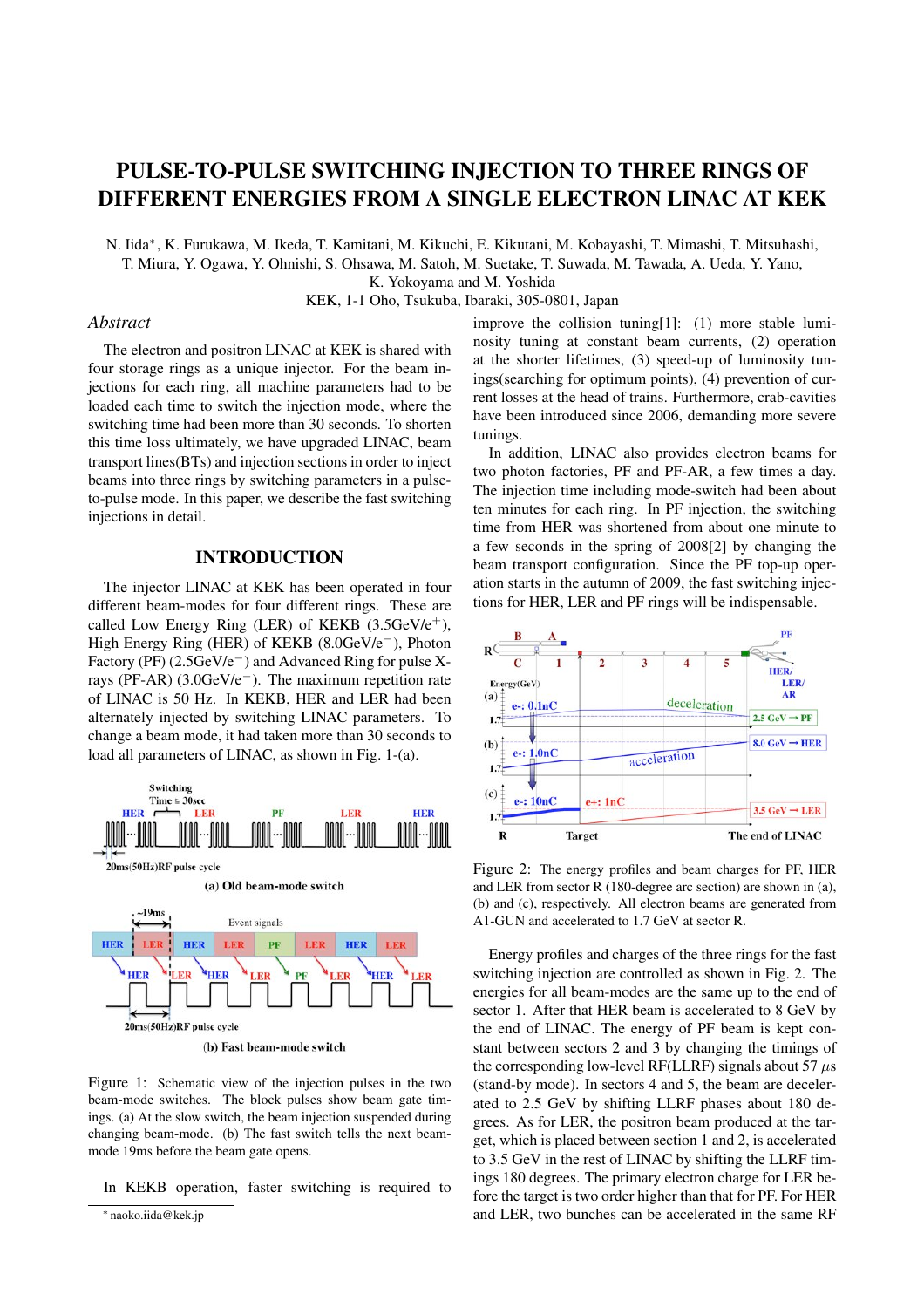pulse, which are separated in time by 96ns. The charges are controlled by changing parameters of the electron gun(A1- GUN). There are three grid pulsars, for the 1st bunch of KEKB, the 2nd bunch of KEKB and for PF.

## LINAC UPGRADE

The LINAC upgrade project has been proceeded since 2005. The hardware constructions and installations were completed by the end of 2008[2]. Then, commissioning of new components has started and the fast beam-mode switching has been successfully achieved in the spring of 2009 by resolving the following issues.

#### *Event system*

Fig. 1-(b) shows a schematic view of the new beammode switch. In the scheme, each pulse in the 50Hz RF cycle can be shared with four beam-modes. The control signals for many devices should be sent within 19ms before the next beam gate opens. As a new timing system, an event system<sup>[3]</sup> is introduced, which consists of an event generator(EVG) and event receivers(EVRs) based on VME64xbus. EVG at the central station sends the event signals and EVRs receive the information through optical fibers. The timing precision of this system is better than 10ps. The parameters of the following system components are changed by the signals from EVRs within a period of 20ms; (1) A1-GUN: pulse height, bias voltage and delay timing of each grid pulsar, (2) Microwave: phase of sub-harmonic bunchers, phase and timing of LLRF signals and timing of high-power RF signals, (3) Pulsed magnets: a pulsed bending magnet[4][5], pulsed steering magnets[7], a pulsed positron capture coil, (4) Beam diagnostic instrumentation: fast read-out of beam position monitors(BPMs)[6] and beam-mode selection for wire scanners and streak cameras, (5) Injection: selection of septa and injection kickers, (6) KEKB injection: selection of HER or LER ( injection phase and bucket selection).

#### *Target with a bypass-hole*

Before the summer of 2008, the target for positron production had been frequently inserted into the beam line for the LER injection. The life time of the bellows for target had limited HER and LER injection cycle more than five minutes. Therefore a new tungsten crystalline target with a side hole was newly installed so that HER and PF operations can be done without removing the target; the electron beams pass through the bypass hole due to a bump orbit[7].

#### *Pulsed steering magnets*

To make a target bump, four pulsed steering magnets were installed: three pulsed steerings for the horizontal kick and the other for vertical. Their kick angles are 1.0 mrad for 4 GeV beam. The magnet has a 35-mm gap and a 150-mm length. The maximum current of the power supply

is 10A and the sine-like pulse with an offset having 19.5 ms width is generated. Ceramic chambers with Mn-Mo coating are used.

Additional six pulsed steering magnets were introduced to correct for the beam orbits on both of the horizontal and the vertical directions at the end of sectors 2, 3 and 4 . The kick strengths can be changed to three values corresponding to the three beam-modes.

#### *Compatible optics*



Figure 3: The settings of quadrupole magnets are shown. The horizontal direction shows the axis along LINAC beam line.

The settings of quadrupole magnets in the compatible optics for three beam-modes are schematically shown in Fig.3. In this scheme, the beams with different energies pass without changing the DC magnetic fields. Two independent optics, one dedicated to LER optics and the other to HER/PF optics[8], had been successfully employed so far. Based upon this experience, the better setting of quadrupole magnets in each section was chosen from those two optics so that all beams could be effectively transported. At sectors A and B, high current optics for LER is used. At sector R, the original optics has been adopted as the common one. Between sector C and 1, HER and PF compatible optics with rather weak focusing at the target is used, otherwise the electron beam can not be matched to the positron optics after the target. As a cost of this, the positron yield slightly decreases. After passing the target, positron optics are set for matching the lower energy beam.



Figure 4: The branching point from the end of LINAC to the BTs for PF, HER/AR and LER. The BT for HER and AR is a common line. Three sets of four wire scanners are installed for optics matching.

To match the optics into the BT downstream to LINAC, we have used wire scanners[9] at the end of LINAC and at the entrance of BT, as shown in Fig.4. After setting the compatible optics mentioned above, the optics at the end of LINAC were matched to LER beam. As shown in Fig.5- (a), the settings of the triplet quadrupole magnets (in red circles), however, were too strong for PF low energy beam, and the beta-functions were too large at the entrance of PF-BT[10]. This is because the next quadrupole magnets are